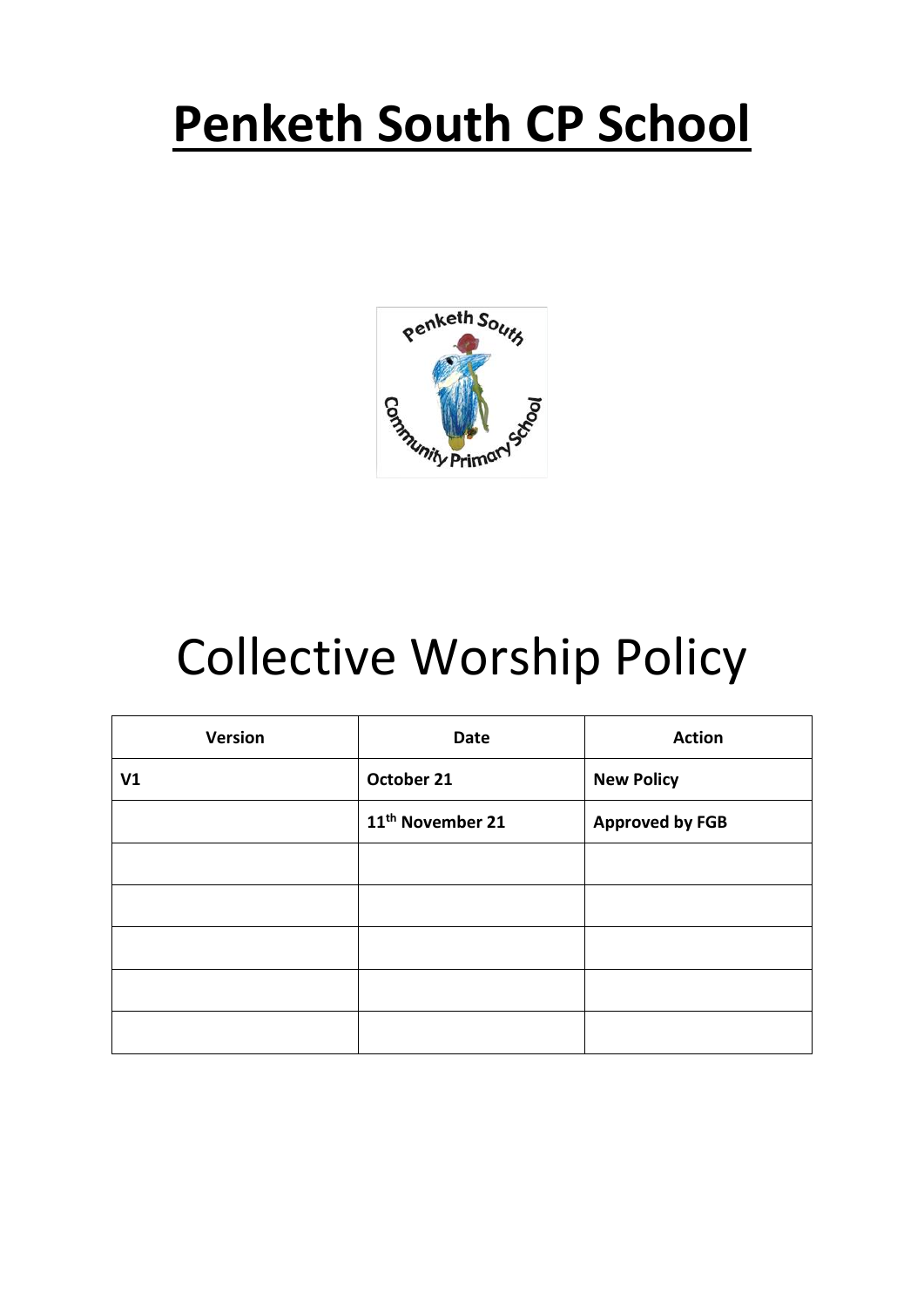# **BACKGROUND TO COLLECTIVE WORSHIP AT OUR SCHOOL**

It is a legal requirement that all registered school age pupils take part in an act of worship each day. These acts of worship must be "wholly or mainly of a broadly Christian Character" for the majority of the time. They must also be "appropriate, having regard to the ages, aptitudes and family backgrounds of the pupils".

Families who send their children to Penketh South Community Primary School are in the main Christian or from non-religious backgrounds. However, we do also have families from different faith backgrounds, including Muslim. We recognise that in asking our children to worship, we have to consider the background that our children come from and it is therefore not the practice of this school to preach to or convert the children. The faith background of both the staff and the child's family is respected at all times.

Parents of a pupil at a community, foundation or voluntary school have a right to withdraw their children from collective worship. If a parent asks for their child to be wholly or partly excused from attending collective worship at the school the school must comply unless the request is withdrawn. Any parent who wishes to exercise this right should consult the head teacher. Teachers may also withdraw from collective worship.

## **SOME DEFINITIONS**

### **Collective worship**

Worship within a faith tradition has a very specific definition. A school community is not a worshipping community and the law recognises this by requiring "collective" not "corporate" worship. Broadly, worship in school is more appropriately referred to as worthship. This might encompass what is offered in a spirit of admiration, celebration and respect to God and/or people of excellence, worthy of honour and by extension to concepts, principles and conduct which are worthy of celebration as examples of the highest achievements of the human spirit.

Worship defined in this way draws on literature, music, art, drama and other sources of inspiration and reflection for pupils and staff whose religious and cultural backgrounds are of any faith or none. In this way collective worship is inclusive not exclusive.

## **Worship of a broadly Christian character**

The majority of acts of worship must be of a "broadly Christian character", and those that are must reflect the broad traditions of Christian belief without being denominational.

If we are to be inclusive in our worship in Penketh South, taking the family backgrounds of the children into consideration, then, when according a special status to Jesus Christ, all pupils, whatever their beliefs, need to be respected. It is therefore appropriate in this school to tell stories of the life of Jesus, but inappropriate for all children to be required to address Him in prayer.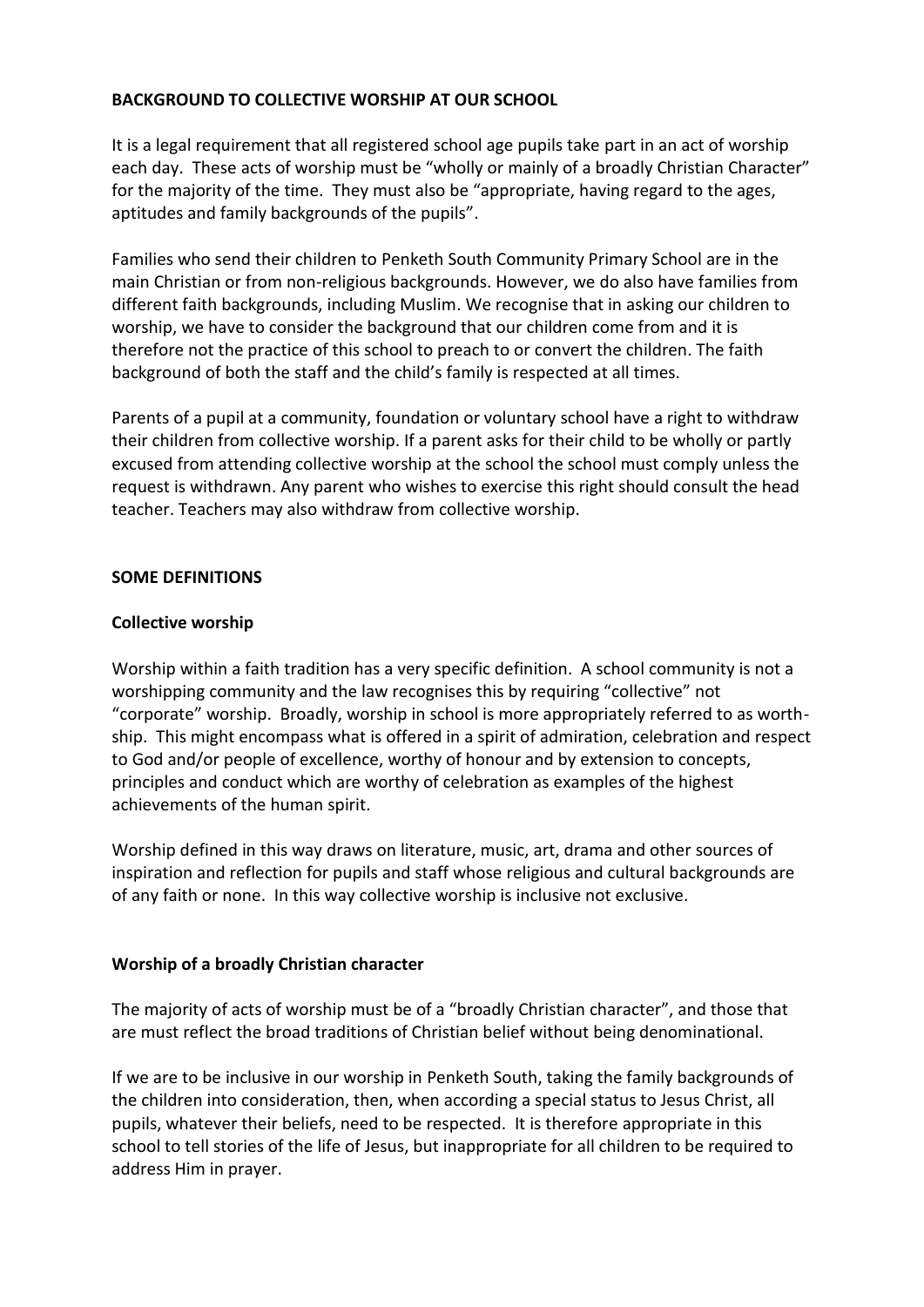Many of the characteristics of Christianity are shared by all the faiths. It is important to concentrate on these as well as those specific to Christianity.

# **VALUES AND AIMS**

We believe at Penketh South that collective worship both supports and strengthens what we aim to do in every aspect of school life. Our caring ethos and the value which we place on the development of the whole child; spiritually, morally, socially, culturally and intellectually is reflected in our worship. We value this special time in the school day for the space it gives children to develop a reflective approach to life and the ability to express their reflections in traditionally religious ways or any other appropriate manner.

Through our collective worship we aim to provide a caring and supporting environment for children to:

- Become increasingly aware of themselves as individuals and groups within the school and wider community
- Grow in understanding of the feelings of other people in everyday situations and beliefs
- Explore the language which people use to express their feelings
- Deepen their sense of wonder about the world around them
- Grow in confidence when making a presentation to the group or whole school
- Respond freely to religious and/or spiritual stimulus
- Acknowledge diversity and affirm each person's life stance, whether it be religious or not

Worship both reflects and nurtures the ethos of the whole school. It encompasses all aspects of school life and all areas of the curriculum so that every member of staff and every pupil may feel involved. In particular school worship here develops the feeling of belonging to a community which is essential for personal development and spiritual growth.

# **OBJECTIVES**

We see school worship as an educational opportunity with clear objectives. We use this time to encourage pupils to:

- Show interest in, and a concern for, members of the school community
- Celebrate special occasions together
- Show concern for the daily happenings in school life, the local community and the wider world
- Share appreciation of worthwhile projects undertaken by groups within the school
- Explore and review the variety of values, attitudes, standards, manifested in religions and society
- Reflect upon dimensions of human life the wonderful, beautiful, joyful, heroic, humorous, tragic, sorrowful, solemn….;
- Reflect on the way in which humankind has expressed the deepest spiritual feelings, through the creative and expressive arts, scientific discovery, religious practice, service to God and other people.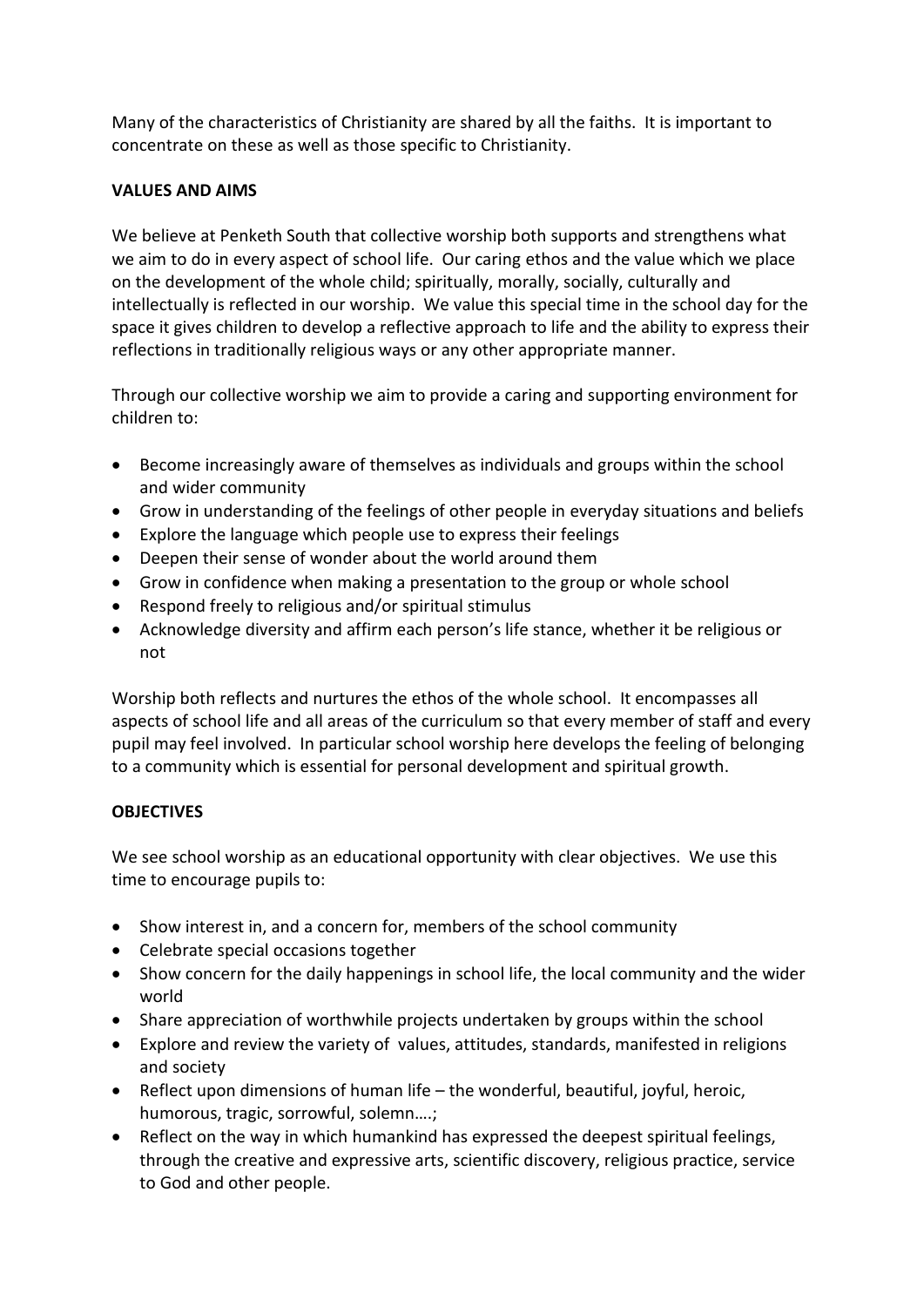# **PLANNING**

In Penketh South we combine our acts of worship with assembly, helping to ensure that worship takes place within a broad educational framework. The whole school meets on special occasions but generally we meet in Key Stage groups in the hall. When it is not a hall assembly day, classes will share in worship together in the classroom. On Wednesdays a Christian group called "Open the Book" lead assembly, sharing stories from the Bible with Key Stage 1.

The head teacher and deputy head teacher usually lead whole or Key Stage school worship, but other staff will lead assemblies too. Pupils are encouraged to take an active part in assemblies and the School Council lead some assemblies such as in Anti-Bullying week.

We believe that creating the right atmosphere is crucial to the quality of the worship. Therefore, the time is not over-dominated by school administration or moralising. We plan the time so that there is a variety in content and methods, allowing opportunity for quiet personal reflection/worship.

# **We choose from a range of methods, including:**

- Pupil's contributions
- Sacred and secular stories/readings
- Dance/drama
- Prayer/reflection/meditation/songs/hymns/music
- Artefacts/natural materials
- Visual aids/focal points
- Dialogue/creative silence
- Visitors

## **SUCCESS CRITERIA**

At Penketh South we will endeavour to evaluate our acts of worship against some of the following:

- Involvement, enjoyment, attention, reaction of pupils
- The growth of respect and tolerance within the school community
- Positive response to shared experience
- An atmosphere which matches the theme
- A contribution to individual and community sense of well being
- A sense of occasion
- Good order
- Staff affirmation
- A sense of challenge
- A place in the overall plan of the school
- Enrichment of pupil's experience